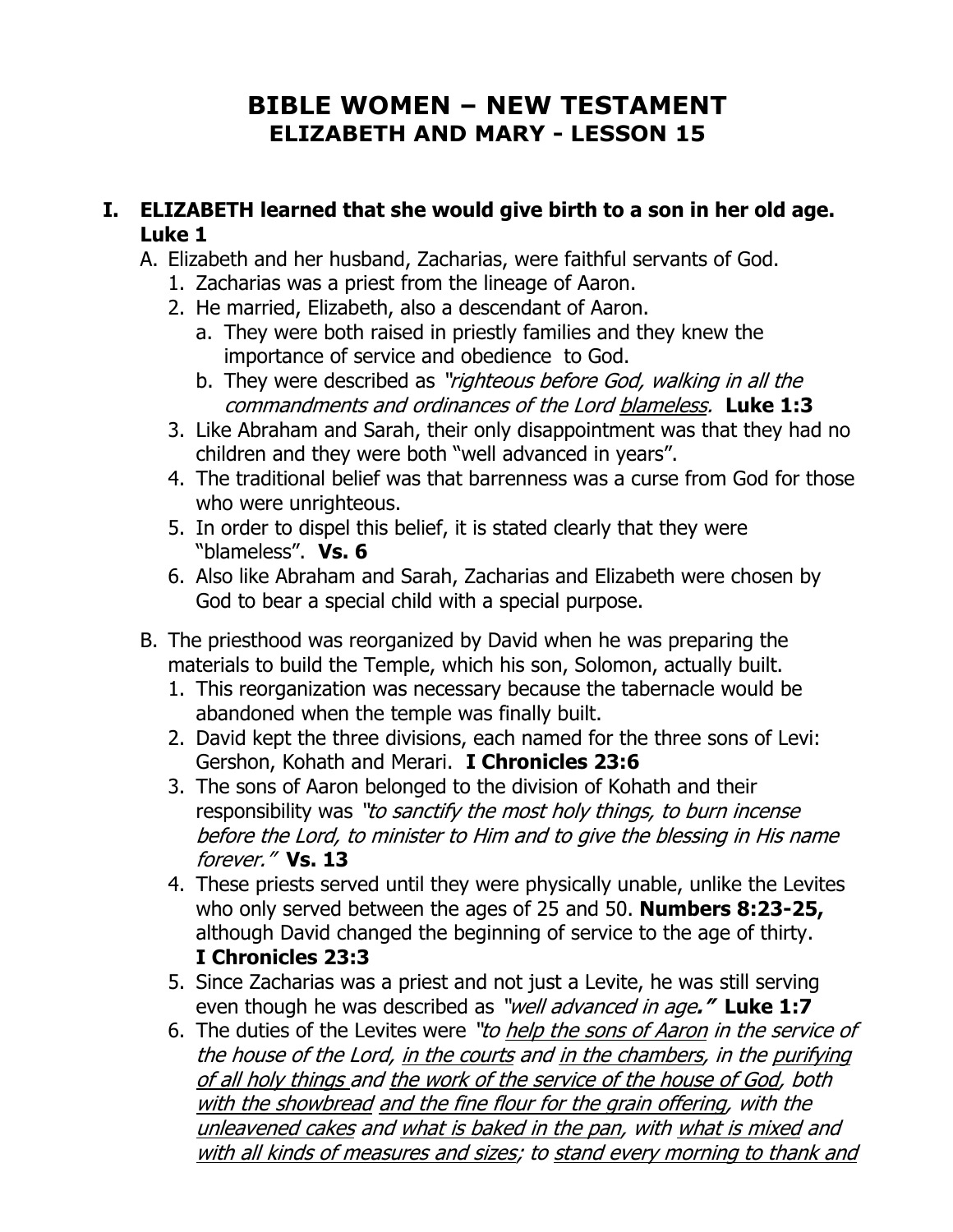praise the Lord, and likewise at evening; and at every presentation of a burnt offering to the Lord on the Sabbaths and on the New Moons and on the set feasts, by number according to the ordinance governing them, regularly before the Lord; and that they should attend to the needs of the tabernacle of meeting, the needs of the holy place, and the needs of the sons of Aaron their brethren in the work of the house of the Lord."

- C. Reviewing this history allows us to understand the position that Zacharias was in as a descendant of Aaron.
	- 1. The descendants of Aaron were divided into twenty-four divisions. (Named for the 24 grandsons of Aaron, 16 sons for Eleazar and 8 sons for Ithamar, the sons of Aaron)
	- 2. These priests served in the temple on a rotating basis.
		- a. Each division served one week, so with twenty-four divisions, each division served twice each year (every six months), which equals 48 weeks.
		- b. During the other four weeks of the year all divisions served at the four special feast days celebrated by the Jews. (Passover, Pentecost, Feast of Booths and The Day of Atonement.)
		- c. When it was their turn to serve, the priests went to Jerusalem for a week at a time, although some priests lived in Jerusalem.
	- 3. Many priests were serving each week. They each receiving assignments of duties by lottery (except for the high priest), so that no one would gain more prestige over the others. **I Chronicles 24:5**
		- a. The burning of incense was done at the end of the sacrifices in the morning and at evening. It was a very prestigious task for a priest.
		- b. It was so coveted that each priest could only perform this duty once in his lifetime. ("The Jerusalem Perspective", a historic reference to the life and words of Jesus.)
- D. Zacharias was indeed having the best day of his life, when the lot fell to him to offer the incense in the temple that day and it was only going to get better.
	- 1. The burning of incense was done inside the temple on a small altar placed in front of the veil that separated the Holy Place from the Most Holy place in the temple.
	- 2. The burning of incense was done while the people gathered and prayed in the temple court. The incense was representative of the prayers of the people going up to God. **Luke 1:20**
	- 3. Suddenly an angel of the Lord appeared to Zacharias, standing on the right side of the altar of incense.
		- a. When Zacharias saw him, he was afraid, but the angel said, "Do not be afraid, Zacharias, for your prayer is heard; and your wife Elizabeth will bear you a son, and you shall call his name John. And you will have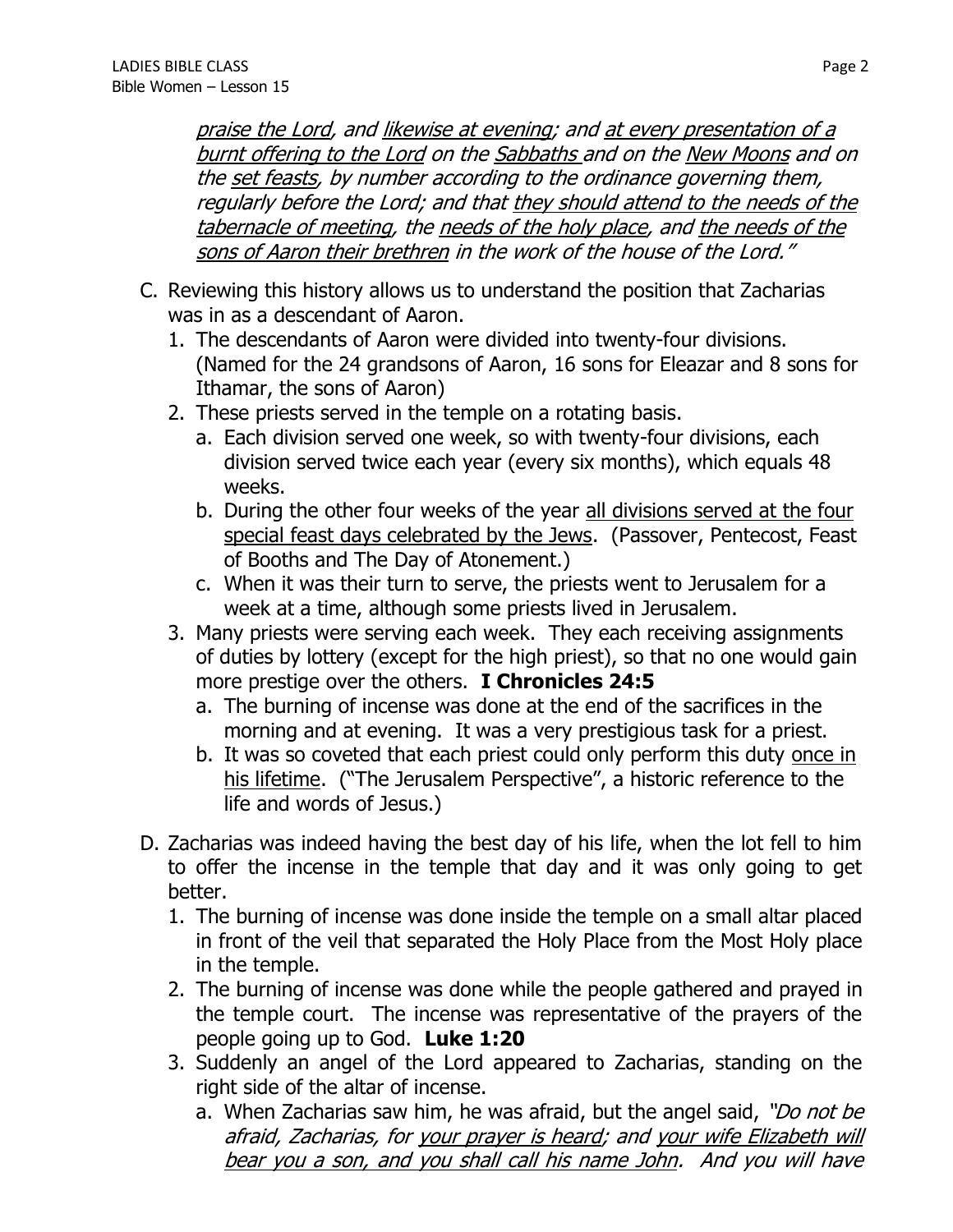joy and gladness, and many will rejoice at his birth. For he will be great in the sight of the Lord, and shall drink neither wine nor strong drink. He will also be filled with the Holy Spirit, even from his mother's womb. And he will turn many of the children of Israel to the Lord their God. He will also go before Him in the spirit and power of Elijah, 'to turn the hearts of the fathers to the children', and the disobedient to the wisdom of the just, to make ready a people prepared for the Lord."

- b. Surely Zacharias was thrilled at the news, but he was also skeptical, considering his age.
- c. Zacharias asked the angel, "How shall I know this? For I am an old man, and my wife is well advanced in years."
- d. The angel identified himself as "Gabriel, who stands in the presence of God". **Vs. 19**
	- 1) Gabriel said that he was sent by God to give this great news to Zacharias.
	- 2) Because Zacharias did not believe his words immediately, Gabriel said, "You will be mute and not able to speak until the day these things take place, because you did not believe my words which will be fulfilled ion their own time." **Luke 1:20**
- 4. The incense was burned every morning and every evening. **I Chron. 2:4**
- 5. After burning the incense, the priest was to step outside the temple and give a blessing to the people gathered for prayer. **I Chronicles 23:13**
	- a. When Zacharias was delayed in coming out for the blessing, the people wondered what was taking him so long. **Luke 1:21**
	- b. When he finally appeared, he could not speak to them.
	- c. The people then realized that Zacharias had seen a vision in the temple.
- 6. When his week of service at the temple was complete, he went back to his own home. **Vs. 23**
	- a. Soon after, Zacharias' wife Elizabeth conceived.
	- b. Even Elizabeth believed that her barrenness was a "reproach" from the Lord.
	- c. She said, "Thus the Lord has dealt with me, in the days when He looked on me, to take away my reproach among people." **Luke 1:25**
- **II. MARY learned that she would become the mother of the Messiah. Luke 1:39-56**
	- A. Six months after Gabriel spoke to Zacharias, he was sent to a virgin in the city of Nazareth, named Mary.
		- 1. Mary was "betrothed" to a man named Joseph, of the tribe of Benjamin and the family of David, King of Israel.
			- a. During this period of history, marriages were almost always arranged between parents.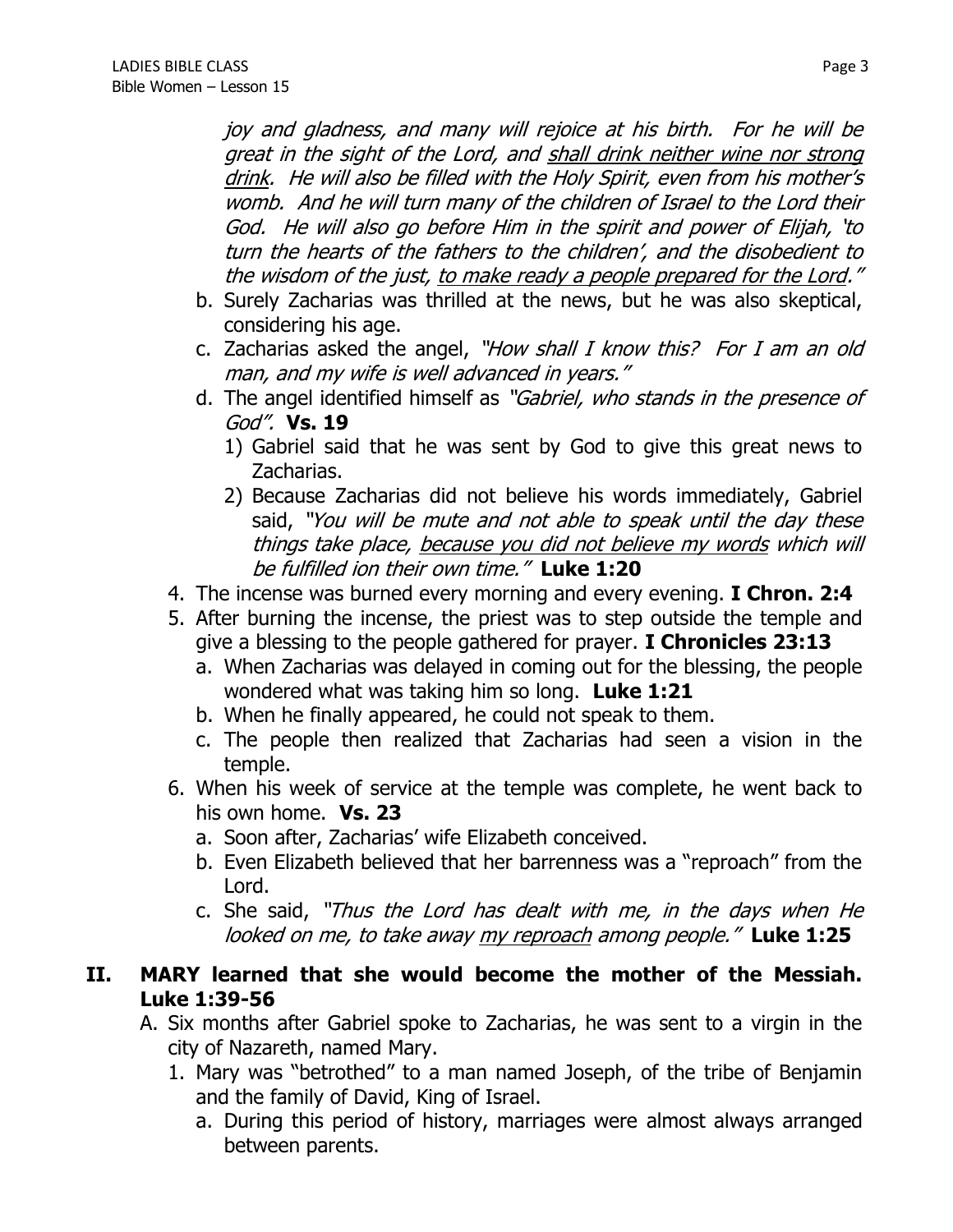- b. The ones to be betrothed may not even have known each other before. We don't know if Mary was acquainted with Joseph before.
- c. Betrothal was similar to engagement, however, it was as binding as marriage. In fact, **Deuteronomy 22:24** refers to the betrothed woman as a "wife", even though the couple does not yet live together as husband and wife.
- B. Every young girl and woman among the Jews in the first century knew the prophecies that foretold the coming of the Messiah.
	- 1. Each one hoped that SHE would be the chosen vessel to give birth to the Christ.
	- 2. Imagine how Mary must have felt when Gabriel appeared to her saying: "Rejoice, highly favored one, the Lord is with you; blessed are you among women!" **Luke 1:28**
	- 3. Even knowing the prophecy in **Isaiah 7:14** that said, "Behold the virgin shall conceive and bear a Son, and shall call His name Immanuel.", she was confused as to HOW she could give birth to a son when she had never known a man.
		- a. However, once she heard what was required of her, she immediately responded, "Behold the maidservant of the Lord! Let it be to me according to your word."
	- 4. Mary did not consider the problems this would cause her because she was "betrothed" to Joseph.
		- a. Faithfulness to the betrothed partner was demanded. Unfaithfulness was considered adultery and was not only cause for breaking the betrothal contract, it was also an offense punishable by stoning, according to **Deuteronomy 22:23-24**.
		- b. Mary didn't stop to think how she might be judged by the community, she simply trusted God to take care of the details. She yielded her life totally to God.
		- c. Gabriel also told Mary that her relative, Elizabeth had conceived a son in her old age six months ago. **Luke 1:36**
		- d. Gabriel used this news to confirm the fact that "with God nothing will be impossible." **Vs. 37**
		- e. Mary accepted the word of Gabriel and he left her.
	- 5. When Joseph learned that Mary was expecting a child before they were married, he assumed that Mary had been unfaithful.
		- a. It was a logical assumption under the circumstances.
		- b. However, he was a "just" man and did not want her to be humiliated publically, so he decided to divorce her secretly. **Luke 2:19**
		- c. An angel of the Lord came to Joseph in a dream to assure him that Mary had not been unfaithful. He confirmed that her child was "of the Holy Spirit".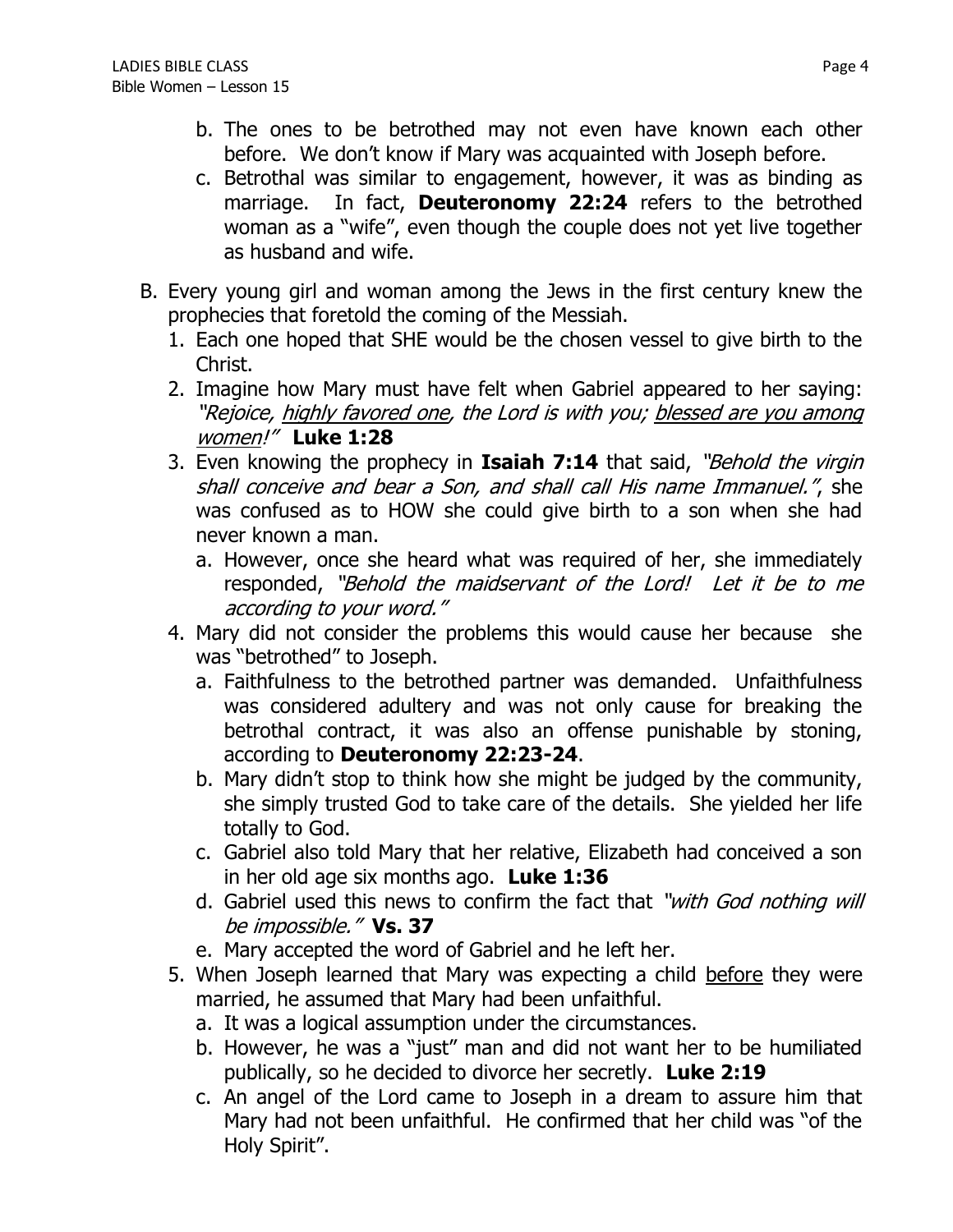- d. The angel instructed Joseph that Mary would have a son and that his name would be Jesus, "for he will save His people from their sins." **Vs. 20-21**
- e. Joseph believed the angel and he took Mary for his wife.
- C. Mary went almost immediately to the hill country of Judah to the city where Elizabeth and Zacharias lived. **Vs. 39**
	- 1. When Mary entered, Elizabeth recognized that Mary was the chosen one of God. She said:

**Luke 1:42** – "Blessed are you among women, and blessed is the fruit of your womb!<sup>43</sup> But why is this granted to me, that the mother of my Lord should come to me?"

- 2. At that time Mary sang a song of praise to God. In this song she referred to at least twelve scriptures from the Old Testament.
	- a. No wonder she was chosen by God to give birth to the Messiah. While young Jewish boys were diligently taught the scriptures – girls were usually not educated in the scriptures to the same degree.
	- b. Mary must have voluntarily learned the scriptures because of her true devotion to God.
- 3. Mary stayed with Elizabeth for three months; maybe she was there when Elizabeth's son was born.

# **III. The birth of John the Baptizer – Luke 1:57-80**

- A. When Elizabeth gave birth to her son, her neighbors and relatives rejoiced with her.
	- 1. On the eighth day, when the child was to be circumcised, his name would also be chosen.
		- a. Friends and relatives assumed that the child would be named Zacharias after his father.
		- b. But Elizabeth said: "No; he shall be called John."
		- c. The friends and relatives were all surprised because there was no one among their relatives named John, so they asked Zacharias what his name would be.
		- d. Imagine if your relatives believed that you had no right to choose the name of your own child and asked your husband for his decision.
		- e. Zacharias asked for a writing tablet and he wrote, "His name is John."
	- 2. Immediately Zacharias was able to speak and he praised God.
	- 3. The people were amazed and asked, "What kind of child will this be?"
	- 4. They realized that all of these events were God's work.
	- 5. Zacharias then spoke a prophecy saying: **Luke 1:76-79** "And you, child, will be called the prophet of the Highest; for you will go before the face of the Lord to prepare His ways, <sup>77</sup> to give knowledge of salvation to His people by the remission of their sins, <sup>78</sup> through the tender mercy of our God, with which the Dayspring from on high has visited us;  $^{79}$  to give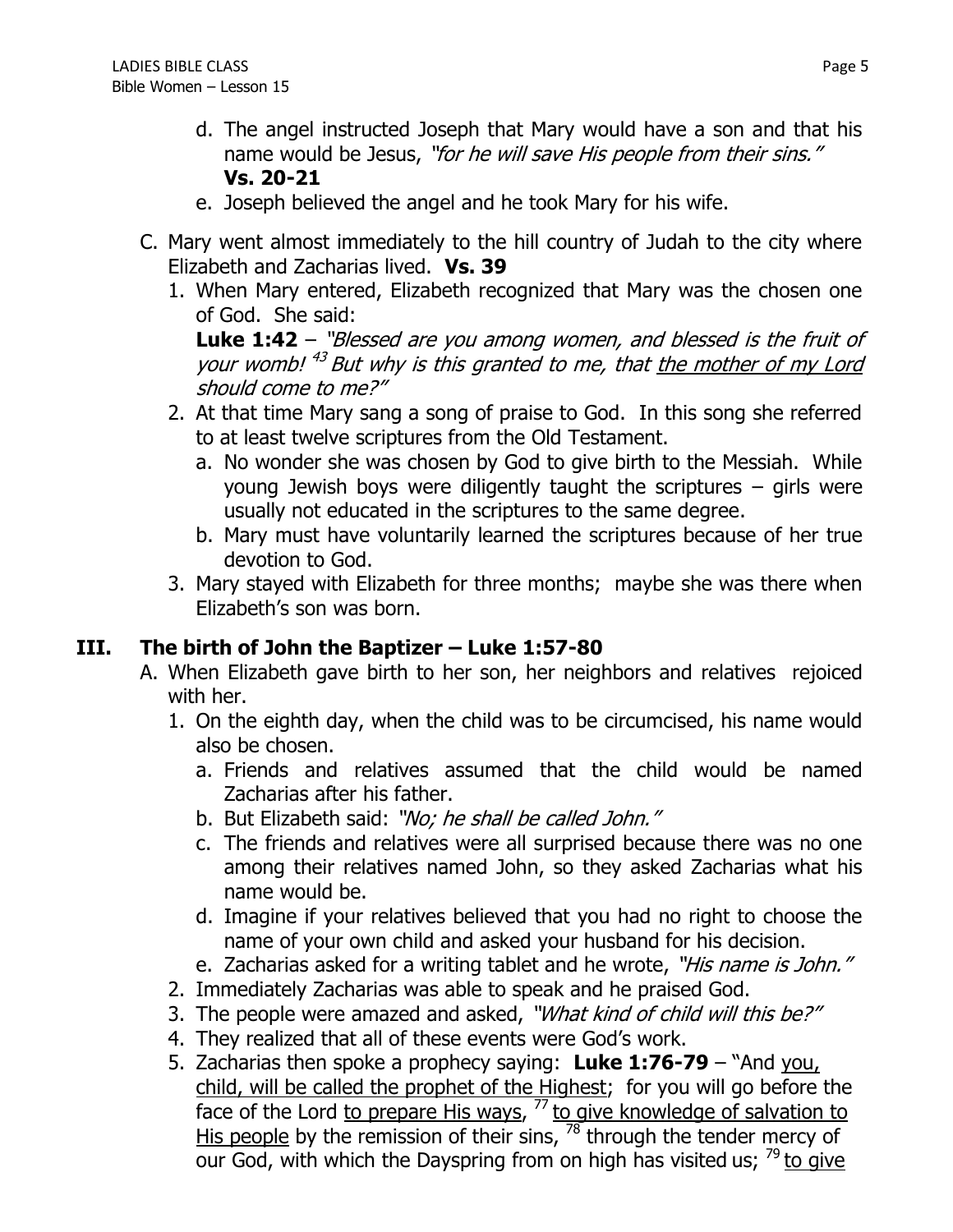light to those who sit in darkness and the shadow of death, to guide our feet into the way of peace."

6. The child, John, grew and became strong in spirit and stayed in the deserts until his mission was revealed. **Vs. 79**

## **IV. Mary gives birth to a son – Luke 2:1-40**

- A. Six months after the birth of John, the Baptizer, Caesar Augustus decreed that all the world (under his control) must be registered.
	- 1. Everyone went to the city that represented their lineage.
	- 2. Since Joseph was from the lineage of David, he and Mary went to Bethlehem, known as the "City of David". **Vs. 4**
	- 3. The city was so crowded because a multitude of people had also travelled to Bethlehem to be registered.
	- 4. All of the inns were full, so they found shelter in a stable.
	- 5. Soon after they arrived in Bethlehem, Mary gave birth to a son and she laid him in a manger.
	- 6. Luke tells us that when Jesus was born, Mary "kept all these things and pondered them in her heart." (Luke 2:19).
		- a. Did she understand everything that was going to happen to her and Joseph? I doubt it, but she learned that when she turned her life completely over to God, He was able to make great and wonderful things happen.
		- b. We can only imagine how she felt as she faced life as the mother of the Messiah.
- B. In the countryside there were shepherds living in the fields with their herds.
	- 1. As they kept watch over their flock at night, an angel of the Lord appeared to them.
	- 2. They were all frightened but the angel said:
		- a. **Luke 2:10-12** "*Do not be afraid, for behold, I bring you good tidings of great joy which will be to all people. <sup>11</sup> For there is born to you this day in the city of David a Savior, who is Christ the Lord. <sup>12</sup> And this will be the sign to you: You will find a Babe wrapped in swaddling cloths, lying in a manger."*
		- b. When the angels left, the shepherds decided to go to Bethlehem and see the child themselves.
			- 1) They found Mary and Joseph in the stable and the baby lying in a manger.
			- 2) The shepherds then told Mary and Joseph that the angels had said their the child was "Christ the Lord". **Vs. 17**
			- 3) They "marveled" at the words of the shepherds, but Mary kept all these things and "pondered them in her heart"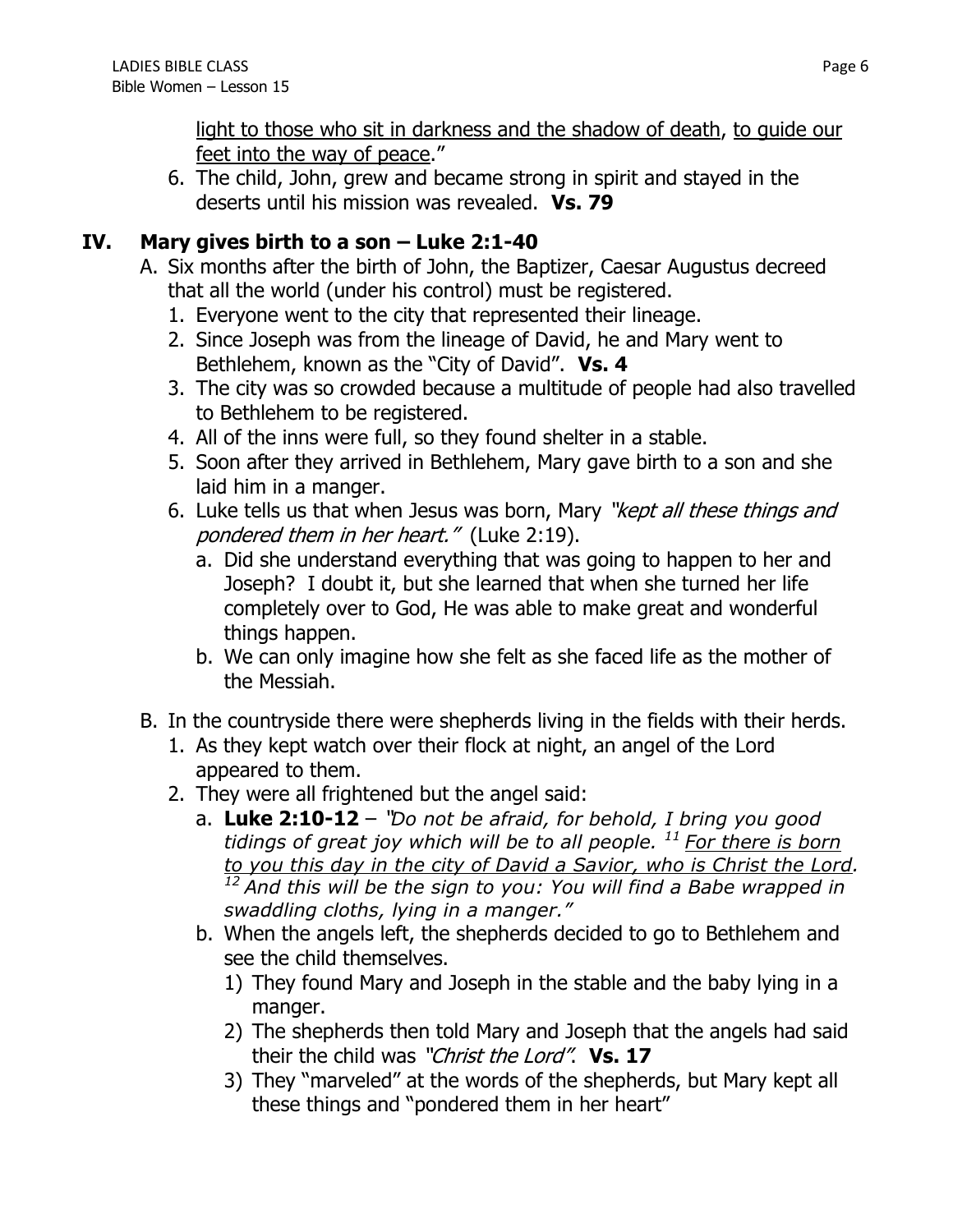- C. According to the Law of Moses, after the birth of a child, the mother was considered unclean for seven days after the birth of a son and fourteen days after the birth of a daughter.
	- 1. Eight days after the birth of her son, he was circumcised and given the name Jesus, which was according to the instructions from Gabriel, the angel of the Lord.
	- 2. Mary and Joseph were also required to offer a sacrifice for a "first born child" according to the Law of Moses. **Exodus 13:1**
		- a. **Leviticus 12:4-5** tells us that this sacrifice was to be made thirtythree days after the birth for a son and sixty-six days after for a girl.
		- b. This offering was to be a lamb one year old as a burnt offering and a young pigeon or a turtledove as a sin offering.
		- c. Those who could not afford a lamb were permitted to bring two turtledoves, one as a burnt offering and one as a sin offering.
		- d. Mary and Joseph took Jesus to the temple in Jerusalem where they offered two turtledoves or two pigeons. **Vs. 24**
		- e. There they met a devout man named Simeon.
			- 1) The Holy Spirit had revealed to him that he would not die before seeing the Christ.
			- 2) When Mary and Joseph brought Jesus, Simeon said: "Lord now You are letting Your servant depart in peace, according to Your word; <sup>30</sup> for my eyes have seen Your salvation <sup>31</sup> which You have prepared before the face of all peoples, <sup>32</sup> a light to bring revelation to the Gentiles, And the glory of Your people Israel."
			- 3) Simeon blessed Joseph and Mary and then made a prophecy saying: "A sword will pierce through your own soul also."
			- 4) Do you think Mary remembered this prophecy as she watched her first-born son being crucified?
- D. The next event has been a matter of misunderstanding by most of the denominational world. **Matthew 2**
	- 1. **Vs. 1-2** "Now after Jesus was born in Bethlehem of Judea in the days of Herod the king, behold, wise men from the East came to Jerusalem,  $^2$  saying, "Where is He who has been born King of the Jews? For we have seen His star in the East and have come to worship Him."
	- 2. The news these wise men brought was very troubling to King Herod.
		- a. Herod was a politically savvy and had denied his own people in order to gain power within the Roman government and was appointed King in Judea, a very large territory.
		- b. He gathered the chief priests and scribes to ask them about the prophecies regarding the "Christ" and where he was to be born.
		- c. They quoted **Micah 5:2** "But you, Bethlehem, in the land of Judah, are not the least among the rulers of Judah; for out of you shall come a ruler who will shepherd My people Israel."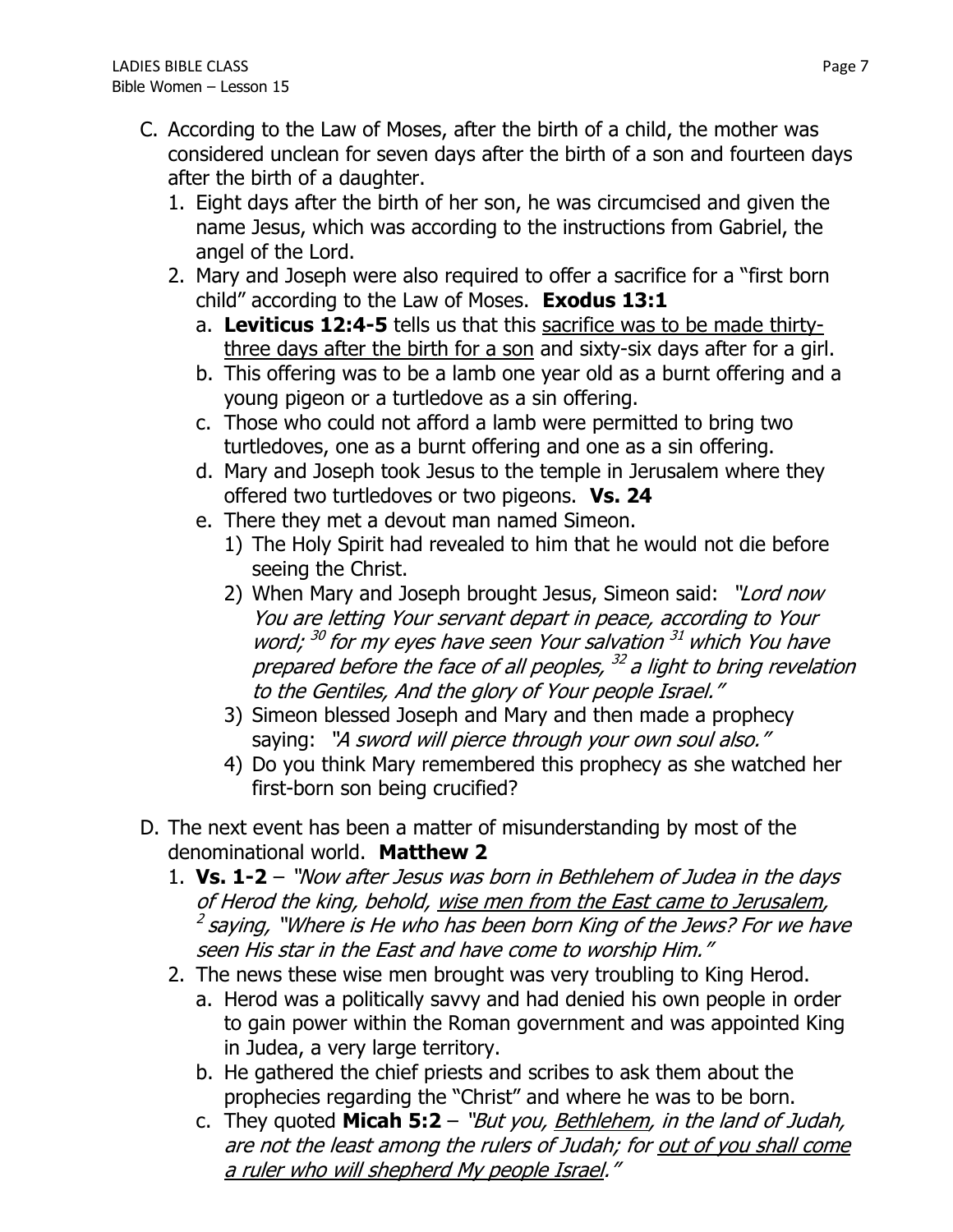- d. Herod was concerned because the wise men referred to the child as "King of the Jews". Herod did not want any competition for his kingdom.
- e. Herod also inquired of the wise men as to the date when the star they were following originally appeared.
- f. Herod tried to deceive the wise men by asking them to let him know when they found the child so he could also go to worship him. **Vs. 7**
- 3. The wise men left Herod and continued to follow the star which came to rest over the place where the young child was.
	- a. When they came to the house, they saw the young child with his mother, Mary.
		- 1) Here is where the confusion exists for most people.
		- 2) The wise men (Magi) **did not** come to the stable, yet every Christmas we see the stable scene with the wise men present.
		- 3) This passage clearly says that they came to "the house" where the child was.
		- 4) In the events that occurred in the stable, the child is referred to as an infant or "babe"
		- 5) In the events that occurred at the house, he is referred to as a "young child".
	- b. The reason Herod inquired of the wise men as to the date that the star first appeared was because he knew it was likely that the appearance of the star coincided with the birth of the child.
	- c. They fell down and worshipped the child.
	- d. Then they opened their treasures and presented him with gifts:
		- 1) Gold which was an appropriate gift for a King.
		- 2) Frankincense which was an appropriate gift for a Priest
		- 3) Myrrh which was an appropriate gift for one who was to be buried.
	- e. The wise men were divinely warned in a dream not to tell Herod where they found the child, so they returned home without letting Herod know.
- E. Herod was as evil as they come.
	- 1. When Herod learned that the wise men had left without telling him where the child was found, he was furious.
	- 2. Since he couldn't find the ONE child he thought was a threat to his kingdom, he decided to kill all of the boys born within the past two years in and around Bethlehem, according to the time the star first appeared.
	- 3. Herod the Great was a cruel man, an expert politician who knew how to navigate the Jewish chief priests and elders, as well as hierarchy in Rome.
	- 4. He murdered his own family once he came to the throne to solidify his power, including ten of his wives and two of his sons; so it is not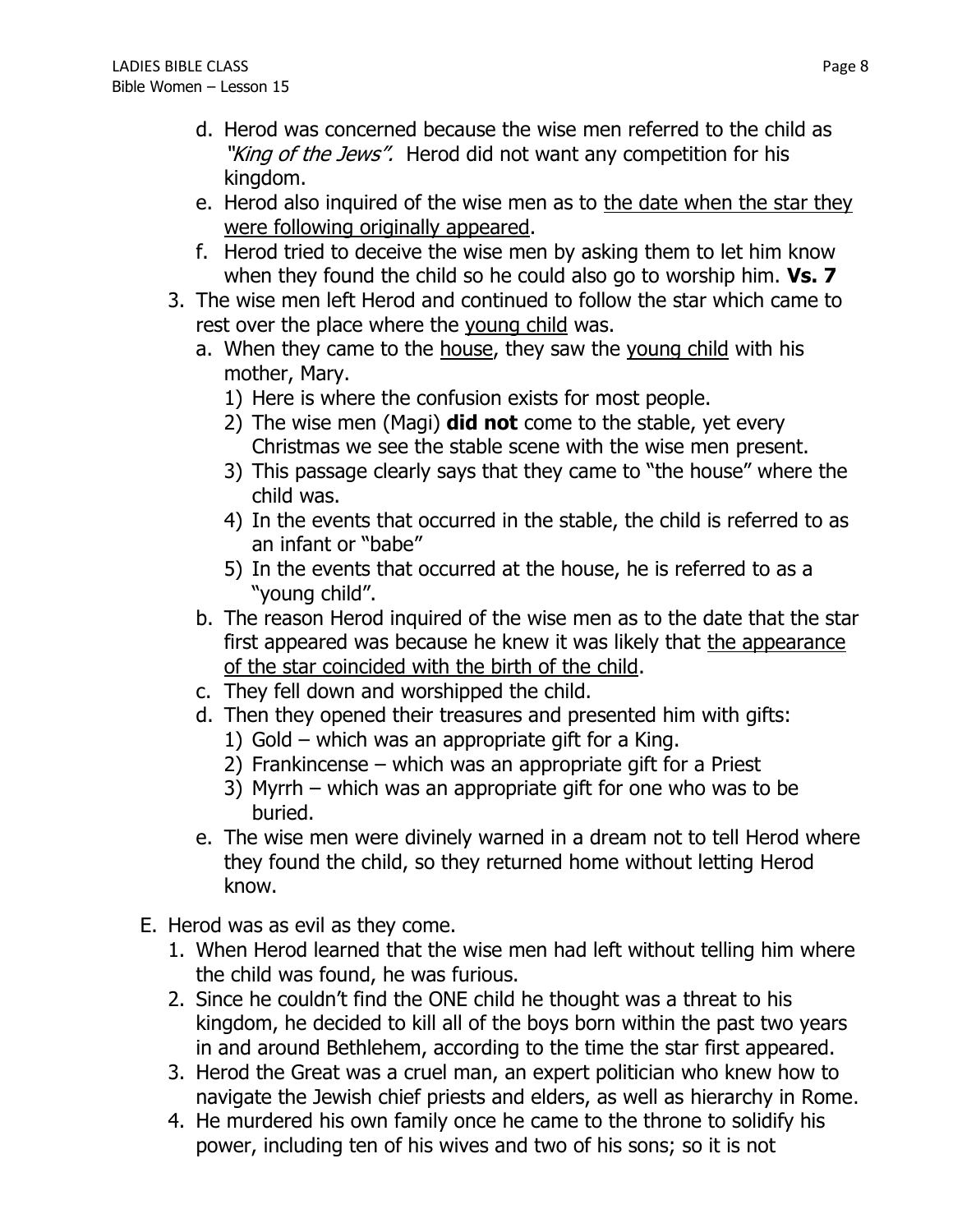surprising that he would murder every baby boy in an entire district in order to eliminate a possible rival to the throne.

- 5. Since Joseph had also been warned in a dream to take the child and Mary to Egypt, Herod's cruel plan failed to kill the one child he was targeting.
- 6. Historians tell us that Herod died of a devastating and painful disease when Jesus was around three or four years old, while they were still in Egypt.
- 7. An angel of the Lord appeared again to Joseph in a dream telling him that those who "sought the young child's life are dead." **Matthew 2:20**
- 8. Joseph took his family to Nazareth in Galilee, where "the Child grew and because strong in spirit, filled with wisdom; and the grace of God was upon Him."

#### **V. Christians today have the deepest respect for this young woman whose purity and devotion to God was rewarded by being selected to give birth to the Son of God.**

- A. Mary witnessed the three brief years of His ministry.
	- 1. She saw him perform great miracles.
	- 2. She saw him teach the people with a wisdom that was greater than anyone his age could be expected to have.
- B. While we respect Mary's role in the Savior's life, we do not elevate Mary to a position of special reverence as has been done by the Catholic church.
	- 1. The Catholic church teaches that Mary was "immaculately conceived".
	- 2. This means that when she was born, she was exempted from "original sin", which, according to Roman Catholic doctrine, is the sin of Adam that is imposed on everyone at birth. We do not accept the doctrine of "original sin". We do not "inherit" the sin of Adam or anyone else at birth.
	- 3. A small book titled, A Handbook of the Catholic Faith, published by Image Books in 1956, was endorsed by the Catholic church. On page 238 it stated:

"This point of doctrine (the immaculate conception of Mary) is not expressly dealt with anywhere in the Bible, nor was it preached by the Apostles, and for many centuries it was not mentioned at all by the Church. Gradually, however, as the idea of the future dogma began to develop among the faithful, theologians submitted the point to the closest examination, and finally, the view then generally prevailing was formally pronounced as a dogma of the Church by His Holiness Pope Pius IX in 1854.

- 4. This statement admits:
	- a. The doctrine is not taught ANYWHERE in the Bible.
	- b. The idea was UNKNOWN to the apostles.
	- c. It was NOT TAUGHT by the church for centuries.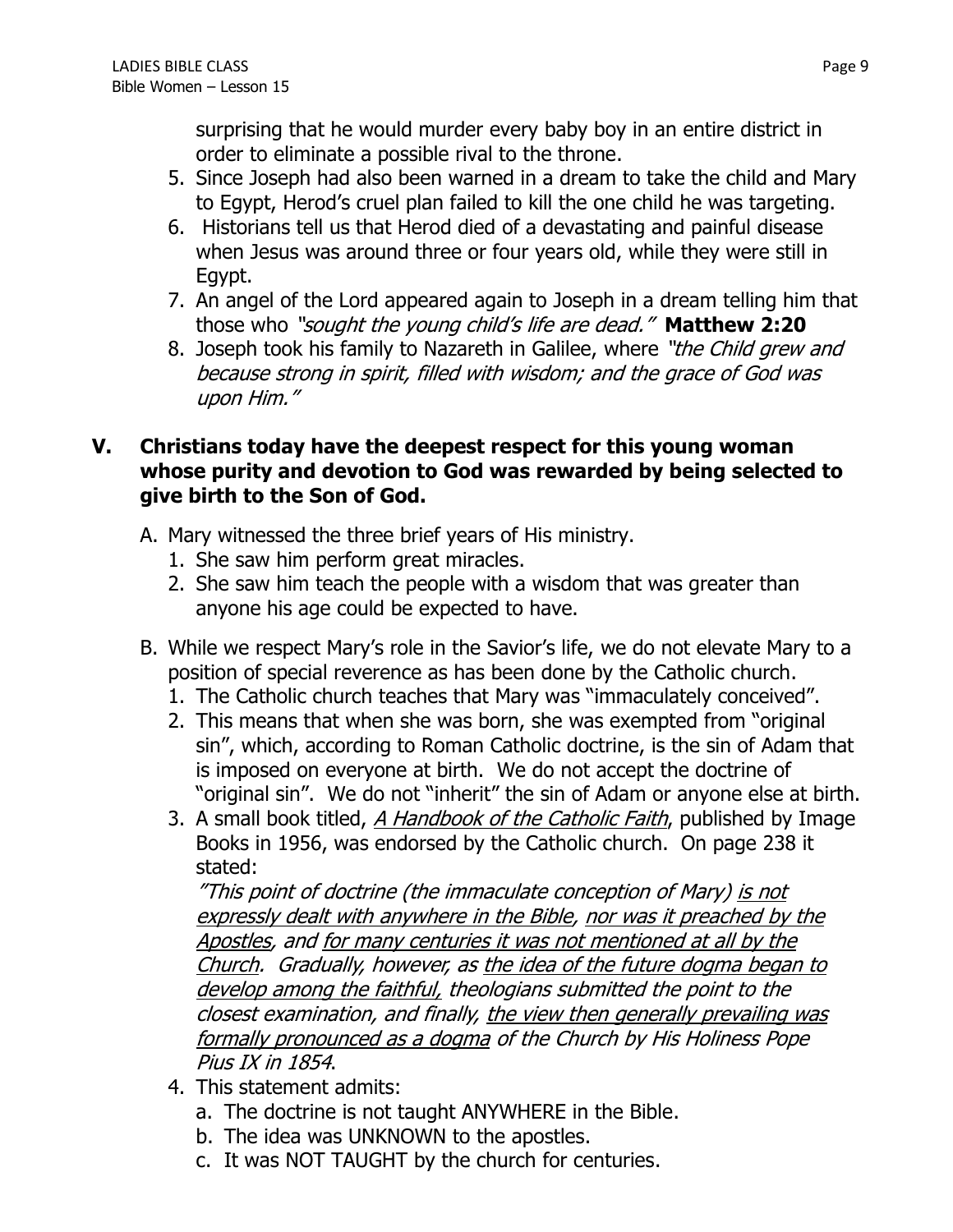- d. The idea gradually EVOLVED over time.
- e. The teaching IS NOT divinely sanctioned and, in fact, it's only authorization was given by a Pope seventeen centuries after the church began.
- 5. The motto of Catholicism is "the voice of the people is the voice of God." Donald Atwatter in his book, *A Catholic Dictionary*, states: "It is an article of faith from a decree of the Vatican Council that TRADITAION is a source of theological teaching distinct from Scripture, and that it is infallible. It is therefore to be received with the same internal assent as Scripture for it is the word of God. Whereas much of the teaching of Scripture could not be determined without Tradition, Tradition would suffice without Scripture; it is the safeguard of Scripture."
- 6. With this in mind, here are some other Catholic teachings regarding Mary:
	- a. Along with the teaching that Mary was born "sinless", they go further and teach that she never sinned in her life, despite the teaching in **Romans 3:23** that "all have sinned and fall short of the glory of God."
	- b. Mary also stated in her song, **Matthew 1:47** "my spirit has rejoiced in God my Savior." One who has no sin has no need of a "Savior".
	- c. Catholicism teaches that Mary remained a virgin her entire life and that she did not have other children after Jesus was born, even though **Matthew 1:25; 12:46; 13:55-56** and **John 2:12** all refute this teaching.
	- d. Catholics teach that when Mary died, her body experienced no corruption; rather, three days following her demise, she was taken bodily into heaven, there to be crowned **"Queen of Heaven".**
	- e. Though Catholic writers concede that this teaching "cannot be proved from the Bible", it became official dogma (which Catholics MUST believe) on November 1, 1950, far too late to be of apostolic origin. Remember, "tradition is accepted as the word of God" even with no scriptural confirmation.
	- f. Catholics teach that Mary is a "Mediatrix" between Christians and Christ, and that she is the "dispenser of graces" by the power of the Holy Spirit – based upon the merits of her crucified Son and therefore prayers are addressed to "Mary, Mother of God".
		- 1) No such position is confirmed by scripture.
		- 2) In fact, the New Testament states that Christ is the <u>"one mediator</u>" between God and man. **I Timothy 2**